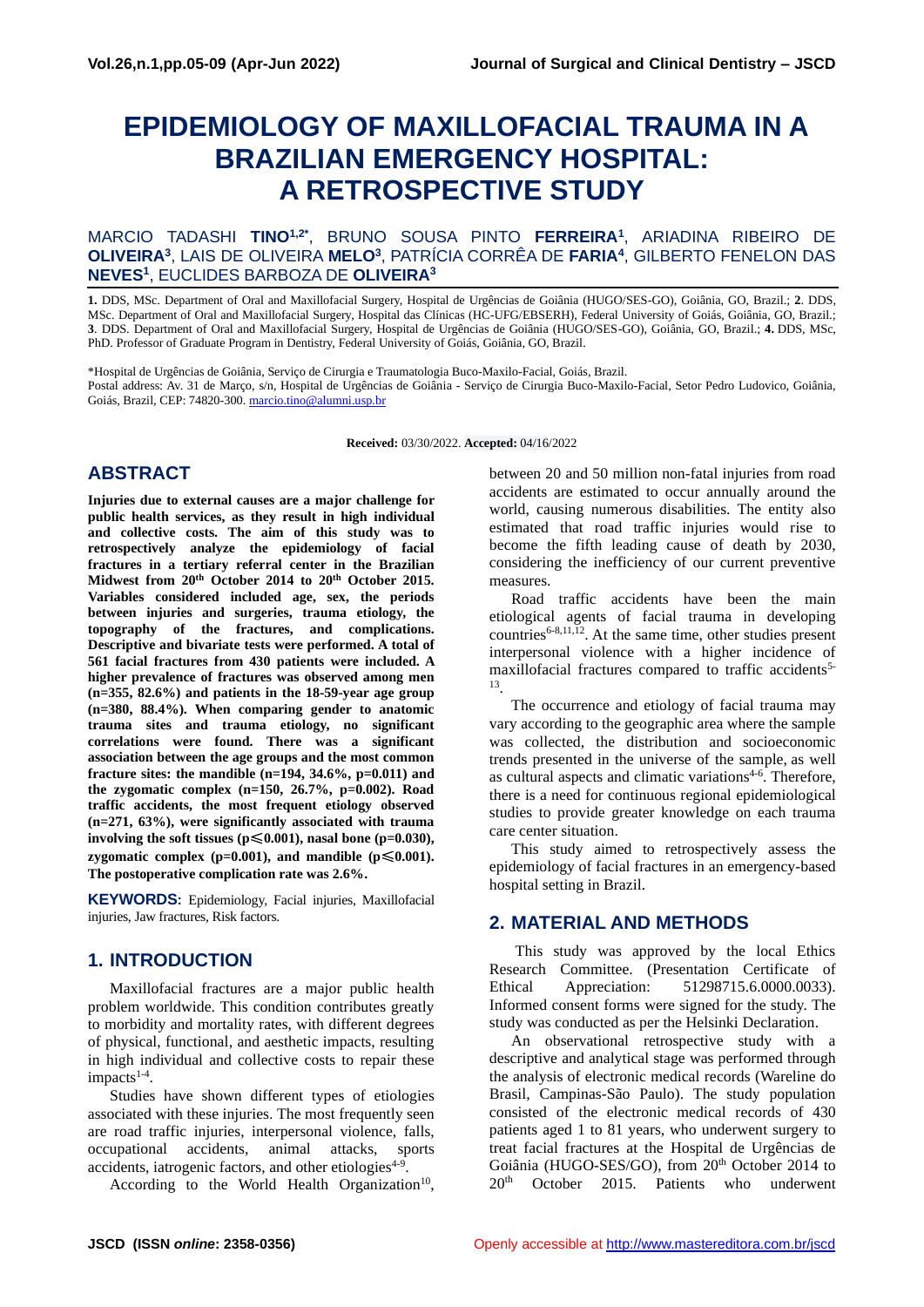conservative treatment or expired before the scheduled surgery were excluded. According to data from the Brazilian Institute of Geography and Statistics (IBGE), the hospital is a reference trauma center responsible for providing care to  $1,302,001$  inhabitants<sup>14</sup>.

The collected information was transcribed to a specific form consisting of the following variables: age, sex, times between injury and surgery, trauma etiology, topography of the fractures, and complications. The data collected were organized in a spreadsheet according to age, forming groups with ages from 0-17,18-59, and greater than 60 years. Statistical analyses were performed using SPSS Statistics for Windows version 25.0 (Armork, NY, IBM Corp.). A descriptive analysis of the data was performed, with the values presented in absolute frequencies and percentages. Bivariate tests (Pearson's Chi-square and Fisher's exact tests) were used to determine variables' associations. The significance level was set at 5%.

#### **3. RESULTS**

A total of 430 clinical records and 561 facial fractures were included. Trauma occurred more frequently in men (82.6%) than in women, with a ratio of 5:1. A higher frequency was observed among participants in the 18-59 age group, corresponding to 88.4% (380 cases) of all reported cases. In 63% of the cases, facial trauma occurred due to road traffic accidents (n=271), mostly due to motorcycle accidents (n=184, 67.8%) and car accidents (n=52, 19.02%).

The periods between patients' injuries and their surgical interventions ranged from 0 to 141 days, with an average of 8.8 days. Most of the patients (n=270, 62.8%) underwent surgery within 7 days after their trauma.

Regarding topography, the mandible (n=194, 34.6%) was the most common fracture treated surgically, followed by the zygomatic complex  $(n=150)$ , 26.7%), as shown in Table 1.

**Table 1.** Demographic characteristics, etiologies of trauma, and times between injury and surgery.

| Variables                       | n   | %    |
|---------------------------------|-----|------|
| Sex                             |     |      |
| Male                            | 355 | 82,6 |
| Female                          | 75  | 17,4 |
| Age group                       |     |      |
| $0$ to 17 years                 | 45  | 10,5 |
| 18 to 59 years                  | 380 | 88,4 |
| More than 60 years              | 5   | 1,2  |
| Etiology of trauma              |     |      |
| Cold weapons                    | 3   | 0,7  |
| Others                          | 6   | 1,4  |
| Accidents with animals          | 11  | 2,6  |
| Occupational accidents          | 16  | 3,7  |
| Sports accidents                | 17  | 4    |
| Gunshot wounds                  | 18  | 4,2  |
| Falls                           | 34  | 7,9  |
| Aggression,<br>interperson      | 54  | 12,6 |
| violence                        |     |      |
| Road traffic accidents          | 271 | 63   |
| Time between injury and surgery |     |      |
| $0$ to $1$ day                  | 53  | 12,3 |
| 2 to 7 days                     | 217 | 50,5 |
| 8 to 14 days                    | 95  | 22,1 |

| 51  | 11,9 |
|-----|------|
| 14  | 3.3  |
|     |      |
| 1   | 0,2  |
| 4   | 0,7  |
| 10  | 1,8  |
| 13  | 2,3  |
| 15  | 2,7  |
| 18  | 3,2  |
| 21  | 3,7  |
| 22  | 3.9  |
| 25  | 4,5  |
| 88  | 15,7 |
| 150 | 26,7 |
| 194 | 34.6 |
|     |      |

The bivariate analysis comparing sex and the anatomic trauma sites showed no significant correlations. A similar result was observed for the distribution of the trauma etiologies between men and women (*P*=0.472) (Table 2).

There was a significant association between the age groups and trauma in mandibular regions  $(P = 0.011)$ , in the zygomatic complex  $(P = 0.002)$ , orbital regions  $(P)$ =0.031), and soft tissue injuries ( $P \le 0.001$ ). A higher frequency of facial fractures was observed among participants aged 18 to 59 years, compared to those aged  $0-17$  and aged  $60+$  (Table 3).

**Table 2.** Distribution of trauma according to sites affected and etiologies between men and women.

|                          |                | Patients (n=430) |           |                      |
|--------------------------|----------------|------------------|-----------|----------------------|
|                          |                |                  | Women n   | $\boldsymbol{P}$     |
|                          |                | Men n $(\% )$    | (%)       | <b>Value</b>         |
| <b>Anatomic site</b>     |                |                  |           |                      |
| Glenoid fossa            |                |                  |           |                      |
|                          | Yes            | 1(100.0)         | 0(0.0)    | 1.0 <sup>a</sup>     |
|                          | N <sub>0</sub> | 354 (82.5)       | 75 (17.5) |                      |
| Le Fort III              |                |                  |           |                      |
|                          | Yes            | 4(100.0)         | 0(0.0)    | 1.0 <sup>a</sup>     |
|                          | N <sub>o</sub> | 351 (82.4)       | 75 (17.6) |                      |
| Naso-Orbito-<br>Etmoidal |                |                  |           |                      |
|                          | Yes            | 9(90.0)          | 1(10.0)   | 1.0 <sup>a</sup>     |
|                          | No             | 346 (82.4)       | 74 (17.6) |                      |
| Orbital                  |                |                  |           |                      |
|                          | Yes            | 11(84.6)         | 2(15.4)   | 1.0 <sup>a</sup>     |
|                          | N <sub>0</sub> | 344 (82.5)       | 73 (17.5) |                      |
| Le Fort II               |                |                  |           |                      |
|                          | Yes            | 13 (86.7)        | 2(13.3)   | 1.0 <sup>a</sup>     |
|                          | N <sub>0</sub> | 342 (82.4)       | 73 (17.6) |                      |
| Frontal                  |                |                  |           |                      |
|                          | Yes            | 16(88.9)         | 2(11.1)   | $0.751$ <sup>a</sup> |
|                          | No             | 339 (82.3)       | 73 (17.7) |                      |
| Maxilla                  |                |                  |           |                      |
|                          | Yes            | 17(81.0)         | 4(19.0)   | $0.772$ <sup>a</sup> |
|                          | No             | 338 (82.6)       | 71 (17.4) |                      |
| Le Fort I                |                |                  |           |                      |
|                          | Yes            | 21(95.5)         | 1(4.5)    | $0.147$ <sup>a</sup> |
|                          | No             | 334 (81.9)       | 74 (18.1) |                      |
| Soft tissue<br>injuries  |                |                  |           |                      |
|                          | Yes            | 18 (72.0)        | 7(28.0)   | $0.172^{a}$          |
|                          | N <sub>o</sub> | 337 (83.2)       | 68 (16.8) |                      |
| Nasal bone               |                |                  |           |                      |
|                          | Yes            | 73 (83.0)        | 15 (17.0) | 1.0 <sup>a</sup>     |
|                          | No             | 282 (82.5)       | 60(17.5)  |                      |
| Zygomatic<br>complex     |                |                  |           |                      |
|                          | Yes            | 126 (84.0)       | 24(16.0)  | 0.596 <sup>b</sup>   |
|                          | No             | 229 (81.8)       | 51 (18.2) |                      |
| Mandible                 |                |                  |           |                      |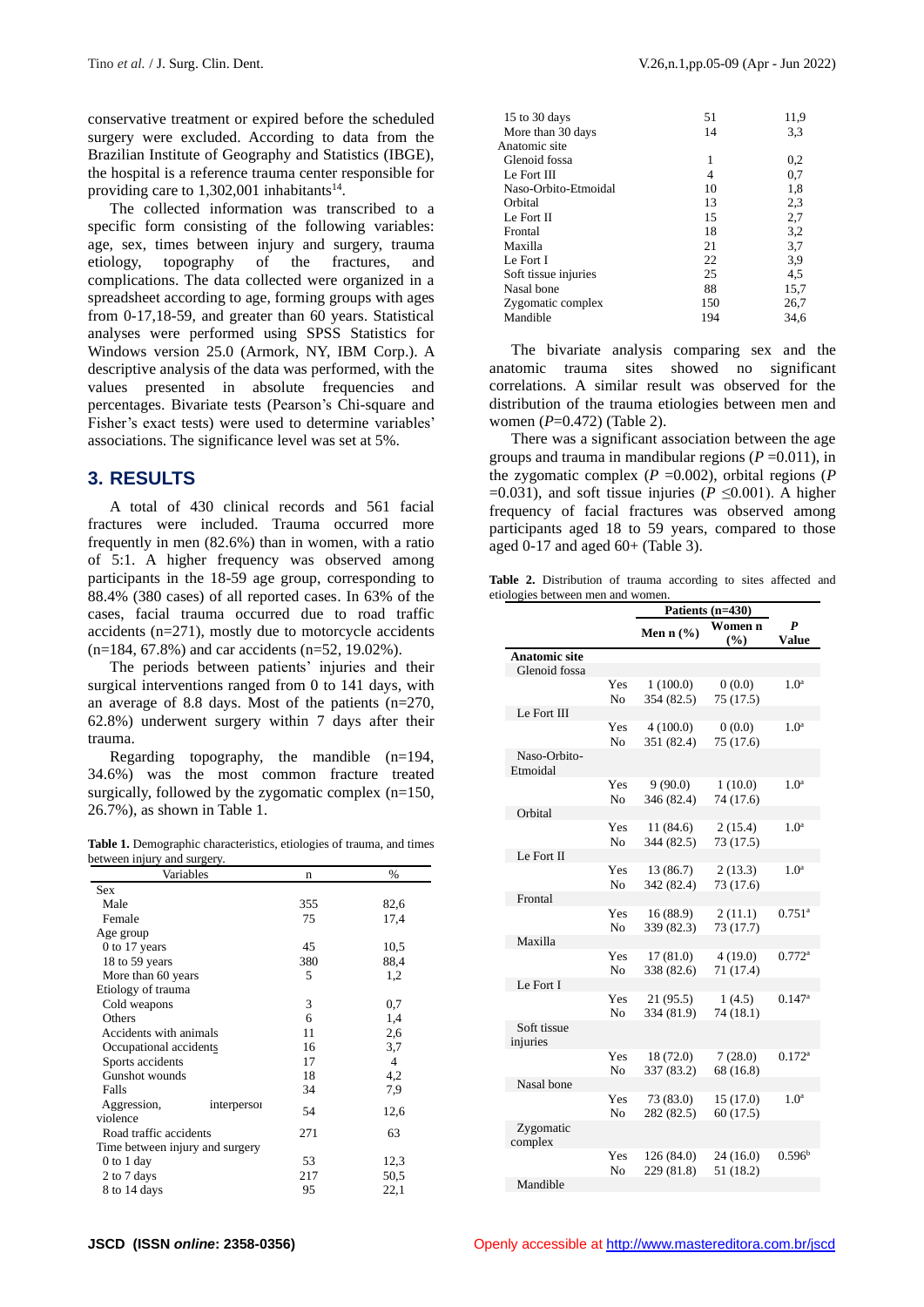|                              | Yes<br>No | 159 (82.0)<br>196 (83.1) | 35(18.0)<br>40 (16.9) | 0.779 <sup>b</sup> |
|------------------------------|-----------|--------------------------|-----------------------|--------------------|
| Etiology of<br>trauma        |           |                          |                       |                    |
| Cold weapons<br>Others       |           | 3(100.0)<br>5(83.3)      | 0(0.0)<br>1(16.7)     | $0.472^{\rm a}$    |
| Accidents<br>with animals    |           | 10(90.9)                 | 1(9.1)                |                    |
| Occupational<br>accidents    |           | 16(100.0)                | 0(0.0)                |                    |
| <b>Sports</b><br>accidents   |           | 16(94.1)                 | 1(5.9)                |                    |
| Gunshot<br>wounds            |           | 14 (77.8)                | 4(22.2)               |                    |
| Falls                        |           | 26 (76.5)                | 8(23.5)               |                    |
| Interpersonal<br>violence    |           | 45 (83.3)                | 9(16.7)               |                    |
| traffic<br>Road<br>accidents |           | 220 (81.2)               | 51 (18.8)             |                    |
| Total                        |           | 355 (82,6)               | 75 (17.4)             |                    |
|                              | $\sim$    |                          |                       |                    |

 $a$  Exact Fischer's test,  $b$  Pearson's Chi-square test

**Table 3.** Distribution of trauma according to the anatomical sites affected and age groups.

|                                | Age group $(n=430)$  |                  |              |                      |  |  |
|--------------------------------|----------------------|------------------|--------------|----------------------|--|--|
|                                | $0-17$ v<br>$18-59y$ |                  | Over<br>60 y | P Value              |  |  |
|                                | $\mathbf{n}(\%)$     | $\mathbf{n}(\%)$ | n(%)         |                      |  |  |
| Anatomic site<br>Glenoid fossa |                      |                  |              |                      |  |  |
| Yes                            | 0(0.0)               | 1(100.0)         | 0(0.0)       | 1.0 <sup>a</sup>     |  |  |
| No                             | 45<br>(10.5)         | 379<br>(88.3)    | 5(1.2)       |                      |  |  |
| Le Fort III                    |                      |                  |              |                      |  |  |
| Yes                            | 0(0.0)               | 4(100.0)         | 0(0.0)       | $1.0^{\rm a}$        |  |  |
| No                             | 45<br>(10.6)         | 376<br>(88.3)    | 5(1.2)       |                      |  |  |
| Naso-Orbito-<br>Etmoidal       |                      |                  |              |                      |  |  |
| Yes                            | 2(20.0)              | 8(80.0)          | 0(0.0)       | $0.366^{\rm a}$      |  |  |
| No                             | 43<br>(10.2)         | 372<br>(88.6)    | 5(1.2)       |                      |  |  |
| Orbital                        |                      |                  |              |                      |  |  |
| Yes                            | 3(23.1)              | 9(69.2)          | 1(7.7)       | $0.031$ <sup>a</sup> |  |  |
| No                             | 42<br>(10.1)         | 371<br>(89.0)    | 4(1.0)       |                      |  |  |
| Le Fort II                     |                      |                  |              |                      |  |  |
| Yes                            | 0(0.0)               | 15<br>(100.0)    | 0(0.0)       | $0.486^a$            |  |  |
| No                             | 45<br>(10.8)         | 365<br>(88.0)    | 5(1.2)       |                      |  |  |
| Frontal                        |                      |                  |              |                      |  |  |
| Yes                            | 3(16.7)              | 15 (83.3)        | 0(0.0)       | $0.534^{\circ}$      |  |  |
| No                             | 42<br>(10.2)         | 365<br>(88.6)    | 5(1.2)       |                      |  |  |
| Maxilla                        |                      |                  |              |                      |  |  |
| Yes                            | 1(4.8)               | 20 (95.2)        | 0(0.0)       | $0.777$ <sup>a</sup> |  |  |
| No                             | 44<br>(10.8)         | 360<br>(88.0)    | 5(1.2)       |                      |  |  |
| Le Fort I                      |                      |                  |              |                      |  |  |
| Yes                            | 0(0.0)               | 21 (95.5)        | 1(4.5)       | $0.070$ <sup>a</sup> |  |  |
| No                             | 45<br>(11.0)         | 359<br>(88.0)    | 4(1.0)       |                      |  |  |
| Soft<br>tissue<br>injuries     |                      |                  |              |                      |  |  |
| Yes                            | 10<br>(40.0)         | 15 (60.0)        | 0(0.0)       | ≤0.001 <sup>a</sup>  |  |  |
| No                             | 35(8.6)              | 365<br>(90.1)    | 5(1.2)       |                      |  |  |
| Nasal bone                     |                      |                  |              |                      |  |  |
| Yes                            | 12<br>(13.6)         | 76 (86.4)        | 0(0.0)       | $0.428$ <sup>a</sup> |  |  |
| No                             | 33(9.6)              | 304<br>(88.9)    | 5(1.5)       |                      |  |  |

| Zygomatic<br>complex                                         |              |               |        |                      |
|--------------------------------------------------------------|--------------|---------------|--------|----------------------|
| Yes                                                          | 6(4.0)       | 142<br>(94.7) | 2(1.3) | $0.002$ <sup>a</sup> |
| No                                                           | 39<br>(13.9) | 238<br>(85.0) | 3(1.1) |                      |
| Mandible                                                     |              |               |        |                      |
| Yes                                                          | 12(6.2)      | 181<br>(93.3) | 1(0.5) | $0.011^{\rm a}$      |
| No                                                           | 33<br>(14.0) | 199<br>(84.3) | 4(1.7) |                      |
| <sup>a</sup> Exact Fischer's test; significance $p < 0.05$ . |              |               |        |                      |

Trauma involving the soft tissues ( $P \le 0.001$ ), nasal bone ( $P=0.030$ ), zygomatic complex ( $P=0.001$ ), and mandible  $(P \leq 0.001)$  were significantly associated with traffic accidents (Table 4 – next page). The postoperative complication rate was 2.6%, and the reasons for these are detailed in Table 5 (next page).

#### **4. DISCUSSION**

This study showed that most trauma patients treated at a referral hospital in the Midwest region of Brazil were men and were involved in traffic accidents. Additionally, it was found that traumas occurred mainly in the age group between and 18-59 years and affected the zygomatic complex and the mandible most frequently.

According to the statistical yearbook of the Ministry of Transport and the Ministry of Justice of Brazil, in 2010, 8,006 road traffic accidents were reported in the state of Goiás, corresponding to 4.4% of traffic accidents in the entire country<sup>15</sup>. These statistics support the current study findings, in which road traffic accidents (63% of cases) were the most prevalent above all etiologies, and consistent with previously published studies in Brazil<sup>6-8,11,12</sup>. Regarding sex distribution, facial fractures were proportionally higher among males, with a ratio of 5:1, supporting previous studies<sup>5,6,12,13</sup>. This result is explained by the fact that men tend to get involved in risky behaviors more often than women<sup>16</sup>. Women tend to be more cautious and remain more attentive during activities, $5$  such as driving vehicles.

Although studies have demonstrated a high prevalence of car accidents<sup>17,18</sup>, the results of this research show a higher rate of motorcycle accidents (67.8%) compared to cars (19.2%). In this regard, it is possible to assume that law enforcement and control have been more effective in reducing car accidents. While reducing car accidents overall, the amount of motorcycle crashes is still a concern for public health in Goiânia city.

These findings are compatible with those of a previous study carried out in the same city by Leles *et al*<sup>6</sup> , in which they had already highlighted an increasing rate of motorcycle accidents. Compared to cars, twowheeled vehicles are more affordable and have lower maintenance costs.

For this reason, they are the most common type of transportation in Goiânia.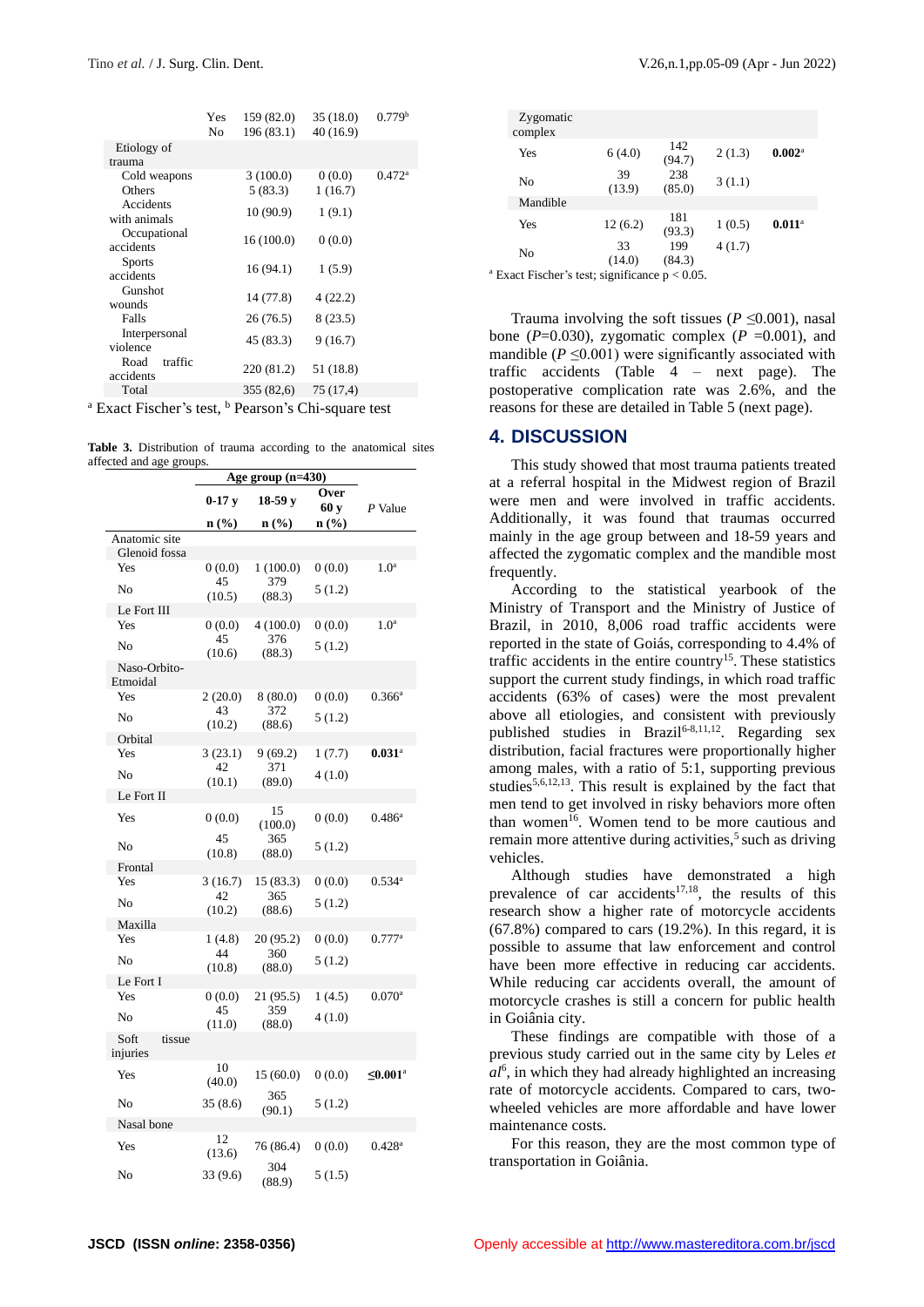| <b>Table 4.</b> Distribution of trauma according to the anatomical sites |  |  |  |  |
|--------------------------------------------------------------------------|--|--|--|--|
| affected and etiologies.                                                 |  |  |  |  |

|                      | Etiology n (%) |              |        |           |         |         |                |            |         |                       |
|----------------------|----------------|--------------|--------|-----------|---------|---------|----------------|------------|---------|-----------------------|
|                      |                |              |        |           |         |         |                | P Value    |         |                       |
|                      | $\mathbf{1}$   | $\mathbf{2}$ | 3      | 4         | 5       | 6       | $\overline{7}$ | 8          | 9       |                       |
| Yes                  | 0(0.0)         | 0(0.0)       | 0(0.0) | 0(0.0)    | 0(0.0)  | 0(0.0)  | 0(0.0)         | 1(100.0)   | 0(0.0)  | 0.630 <sup>a</sup>    |
| No                   | 6(1.4)         | 34(7.9)      | 3(0.7) | 54(12.6)  | 16(3.7) | 11(2.6) | 17(4.0)        | 270 (62.9) | 18(4.2) |                       |
| Le Fort III          |                |              |        |           |         |         |                |            |         |                       |
| Yes                  | 0(0.0)         | 0(0.0)       | 0(0.0) | 2(50.0)   | 0(0.0)  | 0(0.0)  | 0(0.0)         | 2(50.0)    | 0(0.0)  | $0.471$ <sup>a</sup>  |
| N <sub>o</sub>       | 6(1.4)         | 34(8.0)      | 3(0.7) | 52(12.2)  | 16(3.8) | 11(2.6) | 17(4.0)        | 269(63.1)  | 18(4.2) |                       |
| Naso-Orbito-         |                |              |        |           |         |         |                |            |         |                       |
| Etmoidal             |                |              |        |           |         |         |                |            |         |                       |
| Yes                  | 1(10.0)        | 0(0.0)       | 0(0.0) | 1(10.0)   | 0(0.0)  | 0(0.0)  | 1(10.0)        | 6(60.0)    | 1(10.0) | 0.279a                |
| No                   | 5(1.2)         | 34(8.1)      | 3(0.7) | 53 (12.6) | 16(3.8) | 11(2.6) | 16(3.8)        | 265(63.1)  | 17(4.0) |                       |
| Orbital              |                |              |        |           |         |         |                |            |         |                       |
| Yes                  | 0(0.0)         | 0(0.0)       | 0(0.0) | 1(7.7)    | 0(0.0)  | 1(7.7)  | 1(7.7)         | 9(69.2)    | 1(7.7)  | $0.577$ <sup>a</sup>  |
| No                   | 6(1.4)         | 34(8.2)      | 3(0.7) | 53 (12.7) | 16(3.8) | 10(2.4) | 16(3.8)        | 262(62.8)  | 17(4.1) |                       |
| Le Fort II           |                |              |        |           |         |         |                |            |         |                       |
| Yes                  | 0(0.0)         | 0(0.0)       | 0(0.0) | 1(6.7)    | 0(0.0)  | 1(6.7)  | 0(0.0)         | 13(86.7)   | 0(0.0)  | $0.733^{a}$           |
| No                   | 6(1.4)         | 34(8.2)      | 3(0.7) | 53 (12.8) | 16(3.9) | 10(2.4) | 17(4.1)        | 258 (62.2) | 18(4.3) |                       |
| Frontal              |                |              |        |           |         |         |                |            |         |                       |
| Yes                  | 1(5.6)         | 0(0.0)       | 0(0.0) | 3(16.7)   | 0(0.0)  | 1(5.6)  | 2(11.1)        | 11(61.1)   | 0(0.0)  | $0.248^{\rm a}$       |
| No                   | 5(1.2)         | 34(8.3)      | 3(0.7) | 51 (12.4) | 16(3.9) | 10(2.4) | 15(3.6)        | 260(63.1)  | 18(4.4) |                       |
| Maxilla              |                |              |        |           |         |         |                |            |         |                       |
| Yes                  | 0(0.0)         | 0(0.0)       | 0(0.0) | 1(4.8)    | 2(9.5)  | 0(0.0)  | 0(0.0)         | 18(85.7)   | 0(0,0)  | $0.443^a$             |
| N <sub>o</sub>       | 6(1.5)         | 34(8.3)      | 3(0.7) | 53 (13.0) | 14(3.4) | 11(2.7) | 17(4.2)        | 253(61.9)  | 18(4.4) |                       |
| Le Fort I            |                |              |        |           |         |         |                |            |         |                       |
| Yes                  | 0(0.0)         | 1(4.5)       | 0(0.0) | 0(0.0)    | 0(0.0)  | 0(0.0)  | 0(0.0)         | 20(90.9)   | 1(4.5)  | $0.448^a$             |
| No                   | 6(1.5)         | 33(8.1)      | 3(0.7) | 54 (13.2) | 16(3.9) | 11(2.7) | 17(4.2)        | 251(61.5)  | 17(4.2) |                       |
| Soft tissue injuries |                |              |        |           |         |         |                |            |         |                       |
| Yes                  | 4(16.0)        | 6(24.0)      | 2(8.0) | 0(0.0)    | 14(3.5) | 0(0.0)  | 0(0.0)         | 10(40.0)   | 1(4.0)  | ≤0.001 <sup>a</sup>   |
| N <sub>o</sub>       | 2(0.5)         | 28(6.9)      | 1(0.2) | 54 (13.3) | 14(3.5) | 11(2.7) | 17(4.2)        | 271(63.0)  | 18(4.2) |                       |
| Nasal bone           |                |              |        |           |         |         |                |            |         |                       |
| Yes                  | 0(0.0)         | 8(9.1)       | 1(1.1) | 17(19.3)  | 6(6.8)  | 3(3.4)  | 4(4.5)         | 49 (55.7)  | 0(0.0)  | $0.030$ <sup>a</sup>  |
| N <sub>o</sub>       | 6(1.8)         | 26(7.6)      | 2(0.6) | 37(10.8)  | 10(2.9) | 8(2.3)  | 13(3.8)        | 222 (64.9) | 18(5.3) |                       |
| Zygomatic complex    |                |              |        |           |         |         |                |            |         |                       |
| Yes                  | 1(0.7)         | 8(5.3)       | 0(0.0) | 8(5.3)    | 8(5.3)  | 2(1.3)  | 6(4.0)         | 113(75.3)  | 4(2.7)  | 0.001 <sup>b</sup>    |
| No                   | 5(1.8)         | 26(9.3)      | 3(1.1) | 46(16.4)  | 8(2.9)  | 9(3.2)  | 11(3.9)        | 158 (56.4) | 14(5.0) |                       |
| Mandible             |                |              |        |           |         |         |                |            |         |                       |
| Yes                  | 0(0.0)         | 13(6.7)      | 0(0.0) | 29 (14.9) | 3(1.5)  | 4(2.1)  | 4(2.1)         | 126(64.9)  | 15(7.7) | $≤0.001$ <sup>b</sup> |
| No                   | 6(2.5)         | 21(8.9)      | 3(1.3) | 25(10.6)  | 13(5.5) | 7(3.0)  | 13(5.5)        | 145(61.4)  | 3(1.3)  |                       |

|                   | <b>Complications</b> |               |
|-------------------|----------------------|---------------|
|                   | n                    | $\frac{0}{0}$ |
| Infection         | 5                    | 45.6          |
| Technical failure | 3                    | 27.4          |
| Ectropion         |                      | 9.0           |
| Diplopia          |                      | 9.0           |
| Enophtalmos       |                      | 9.0           |

However, they are also more unstable, offering little protection to its riders, thereby increasing the severity of traumas that can occur. These are the possible reasons for the increase in motorcycle accident rates. In Goiânia city, most motorcycle riders ride their motorcycles to work during the day. Therefore, in order reduce the incidence of maxillofacial fractures resulting from motorcycle accidents, there is a clear need to implement continuous public policies including preventive measures, as well as amplify the application of the aforementioned strict traffic laws during the day.

Facial fractures were more frequent among patients aged 18 to 59 years, comprising the active economic population, which is consistent with previously published literature<sup>4-6,12,13,19</sup>.

This data is alarming given the possible decline in quality of life due to those injuries and the financial impact caused.

The mandibular fractures (34.6%) were the most frequent lesion sites in the current study. This result is like that found in previous studies  $4, 7, 12$  and is possibly related to the high frequency of traffic accidents. In this type of accident, fractures of the lower third of the face are common due to the limited protection offered to this region by personal protective equipment, such as open helmets<sup>20</sup>.

A limitation of this study was the methodological difficulty in assembling the data that were collected from the medical records in order to be used as appropriate variables. In particular, this dilemma was encountered for the anatomic site of fractures, etiologies, and complications. Owing to the diversity of the complications encountered and the limited number of cases, statistical analysis was not possible for this variable.

This research provides relevant epidemiological data on the prevalence of maxillofacial trauma in the Brazilian Midwest region, especially for traffic accidents. These data can help improve preventive measures, develop public health policies, human